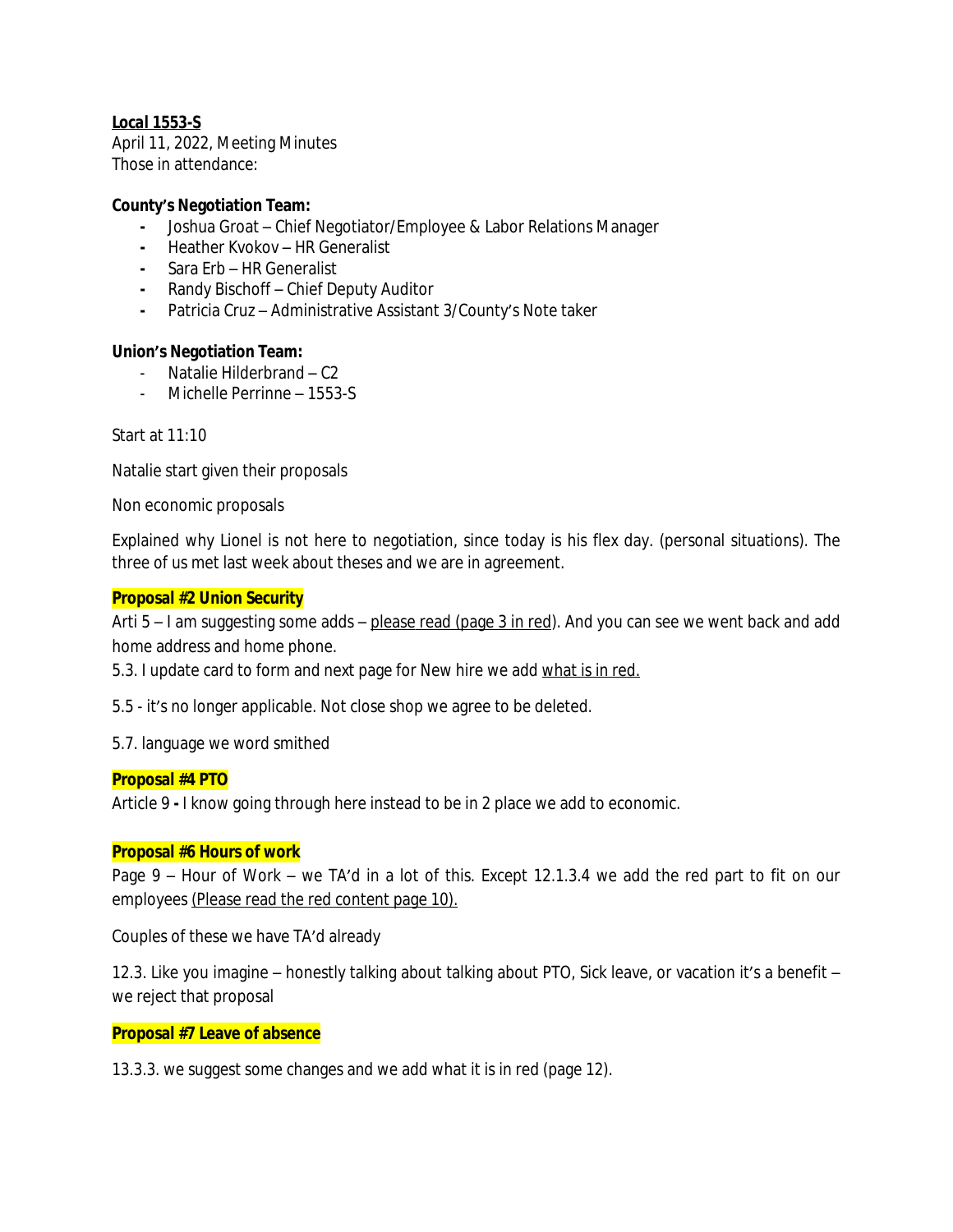We had a lot of conversation about this, edit in 13.3.3, non-essential, paid going home, essential being paid time and one half.

What about those that are not working at all, somehow, I am being compensated. It is not fair that those scheduled get something that I don't. So, we proposed language.

- JG: help me understand, how this is being considered a holiday. If there is something major, weather, threat, blackout. Cannot be considered a holiday but you are asking that those that are not working are paid.
- $\bullet$  N: Past practice If you are making the closure, then
- JG: Why should it be equalized? This is not something that we want to do, we are being forced to do this.
- N: talked to our members and how they think of it, equalizing the benefits for those that are not working.
- J: I don't understand how widespread emergency became a holiday. Why do we have to treat that as a holiday. Why it Is county has to provide benefit if they are not working?
- N: past practice
- J: I am talking about one time.
- N: No, there's other time that happen and some was paid and some not. We are trying to equalize the benefit.
- J: Why? Why should we equalize those who work, with those who don't?
- N: Because that how they look that.

# **Proposal #8 Classification/Reclassification**

Article 14 - The Union propose add "negotiate" in 14.1.3 . We don't believe discussion it is negotiate.

We still rejecting the 14.2 to eliminate in totally.

- J: I have some clarification on that and doesn't happen all the time.
- N: We still think it is valid in request happen
- You proposed removing reclassification, we think the process is still needed for civil service positions.
- JG cannot recall when civil service has had a reclassification to 1553-S

14.3 we propose the "share the analysis and/or wage study data and". If you notify us of a change that you need to share the information and data with us to be able to review the info.

14.4 We still rejecting that proposal we believe this language has to be revised and

14.5.2 we think should be add "comp time pay, CA/VEBA and PTO leave payout"

14.6.2 we suggest the "of any new hires"

14.6.3 We add that language (read the red part in page 18).

Discussion about experience, equality, and classification of the new hire and employee.

We are not asking for all the positions.

\*And Natalie read the New section (please see at page 18).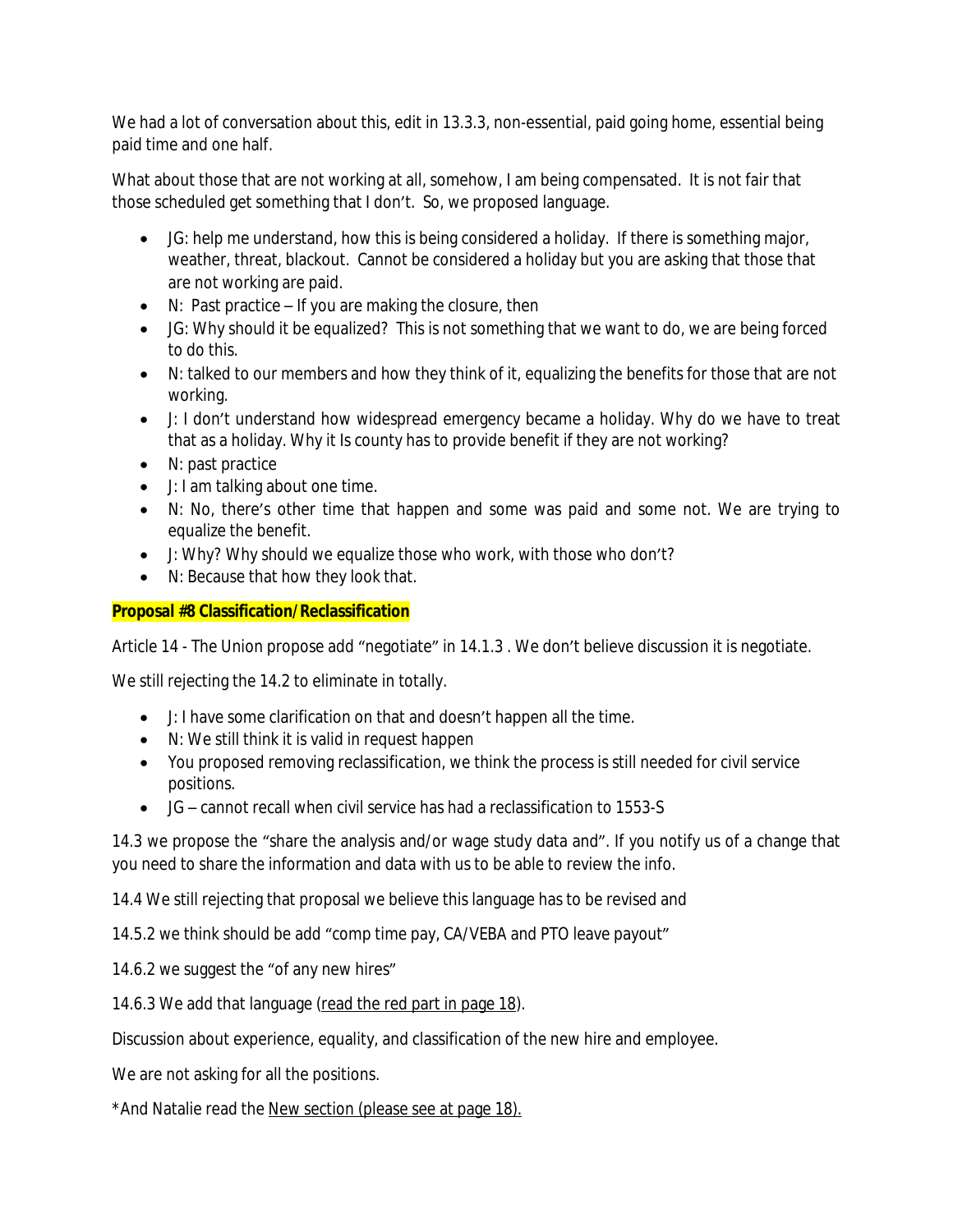14.7 - We add "of 2 step"

14.8.1 - We add as well "paying" and (please what it is red in Page 19)

14.10 – We add and read (page 20)

14.12 – Anniversary date – the reference should have to be like this

#### **Proposal #9 Seniority**

We agreed to delete that in last meeting

#### **Proposal #11 Grievance procedure**

Liability we really think that if we add that information "in red" page 23 and suggesting 180 days and apply to statutory State/Federal wage decisions or arbitrator's decision…

**Proposal #12 Promotions/Vacancies/Reassignments**

19.2.1.1 – We TA already

19.2.1.2 – Just clean up

19.4 – we can probably TA on that as well

**Proposal #13 General Conditions**

21.1 We believe the word "negotiate" has to be added

21.3, 21.4, 21.5, 21.6 we TA

21.7 – Mileage we talked about, we can agree with most, except the assessor. So collaborative we have to come up with a solution for them. They use frequently

 $21.8 -$  we agree

21.9 – We reject that County proposal. We do not think has anything wrong with that language.

21.9 (the second one) we TA on 15.

#### **Proposal #14 Lockouts and Strike**

We reject that proposal

# **Proposal #20 Appendix Lag Pay System**

We still waiting for the County to present us with revised lag pay proposal for our consideration.

**Economic proposal**

**Proposal #1 Holidays**

TA'd

**Proposal #2 PTO**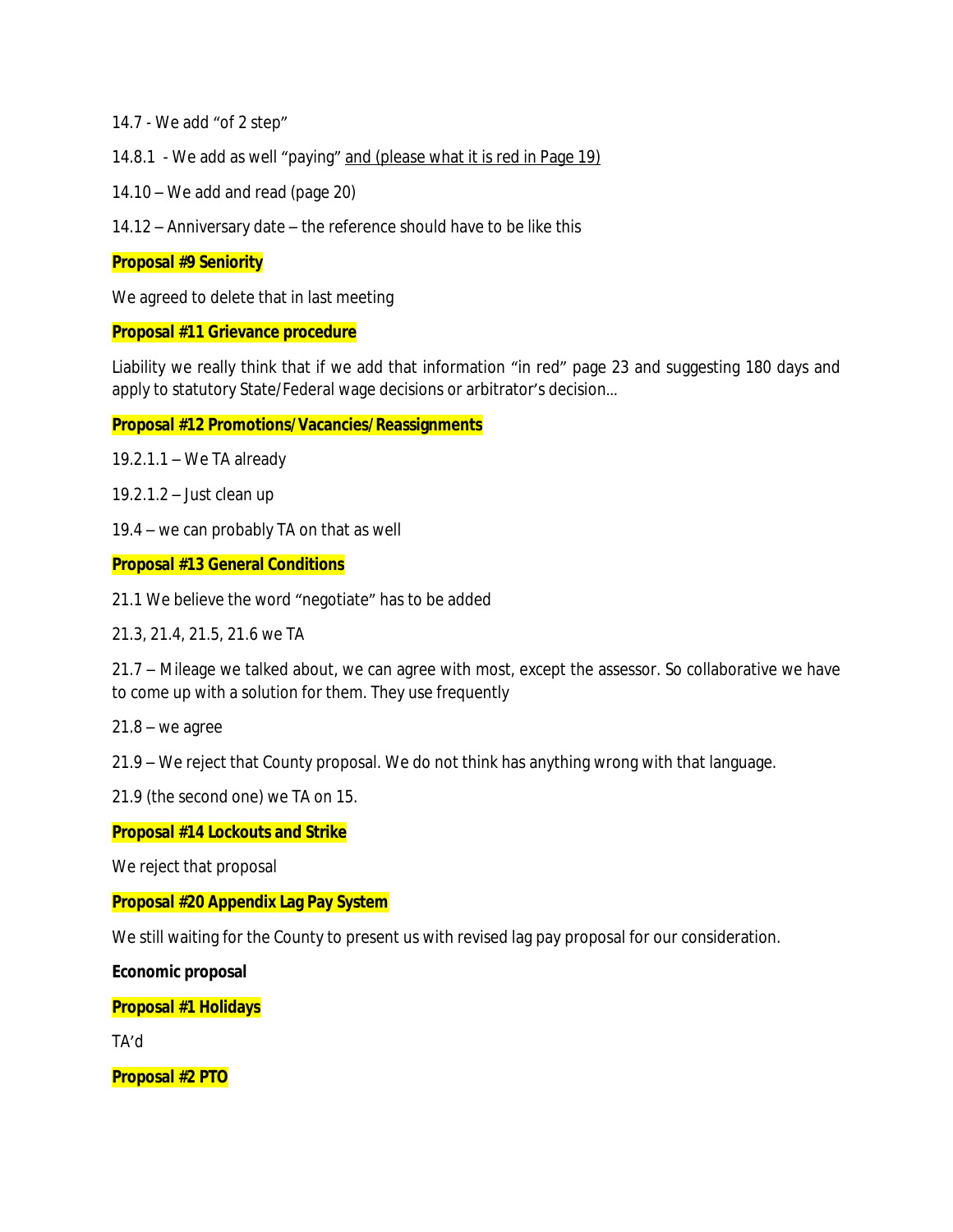The first section (because you said you want to delete the data). What it is in dark grey (please see at Union 04.11.22 Response to County's Economic 03.29.22 - Local 1553-S CBA County's Initial 03.01.22 Economic Proposals – 041122) there is some language difference in the policy and in the contract we have to determinate which to use.

I want to make sure. Also, page 3 – The county may require a medical note for an absence of more than three 3 days.

We compare everything and its not the same language. Other difference page 6 - Separation from service and we need to discuss.

Page 9 in the perfect world written could be perfect but we believe could require approval

Page 10 We don't want to assume and just want to make sure everything its correct.

And 4.D (page 11) we believe that important to make sure has based on the number of hours in the employee regular workday.

Page 12 – back to Unapproved absences will be without pay. – If the County want to treat Exempt classifications as truly "exempt" how can you make an Exempt employee go without pay?

Page 13 – number 6 (read what it is in grey) its different as well.

Can the employee choose how to go? PTO, VEBA?

Randy: VEBA has to be structure. That its IRS rule. You cannot have option with IRS.

Discussion about CASHOUT PTO and VEBA.

And Natalie read the addition they made as a suggestion on that article (Please, see page 14-15 on County's Initial Economic Proposal with edit given by Union)

# **Proposal #3 Insurance**

The employee still looking for mor predictability of agreement.

And we are suggesting add that part in red.

- J: The intended it is not big changes.
- N: we understand, but they want to has more predictability.

# **Proposal #4 Wages**

We reject your proposals

15.2 – for consistency we thing should be 15 days

P#5

We heard what was discussed and we have some suggestion: "on hour"

If the OOC assignments is to last more than 120 days the employee must then meet the minimum requires.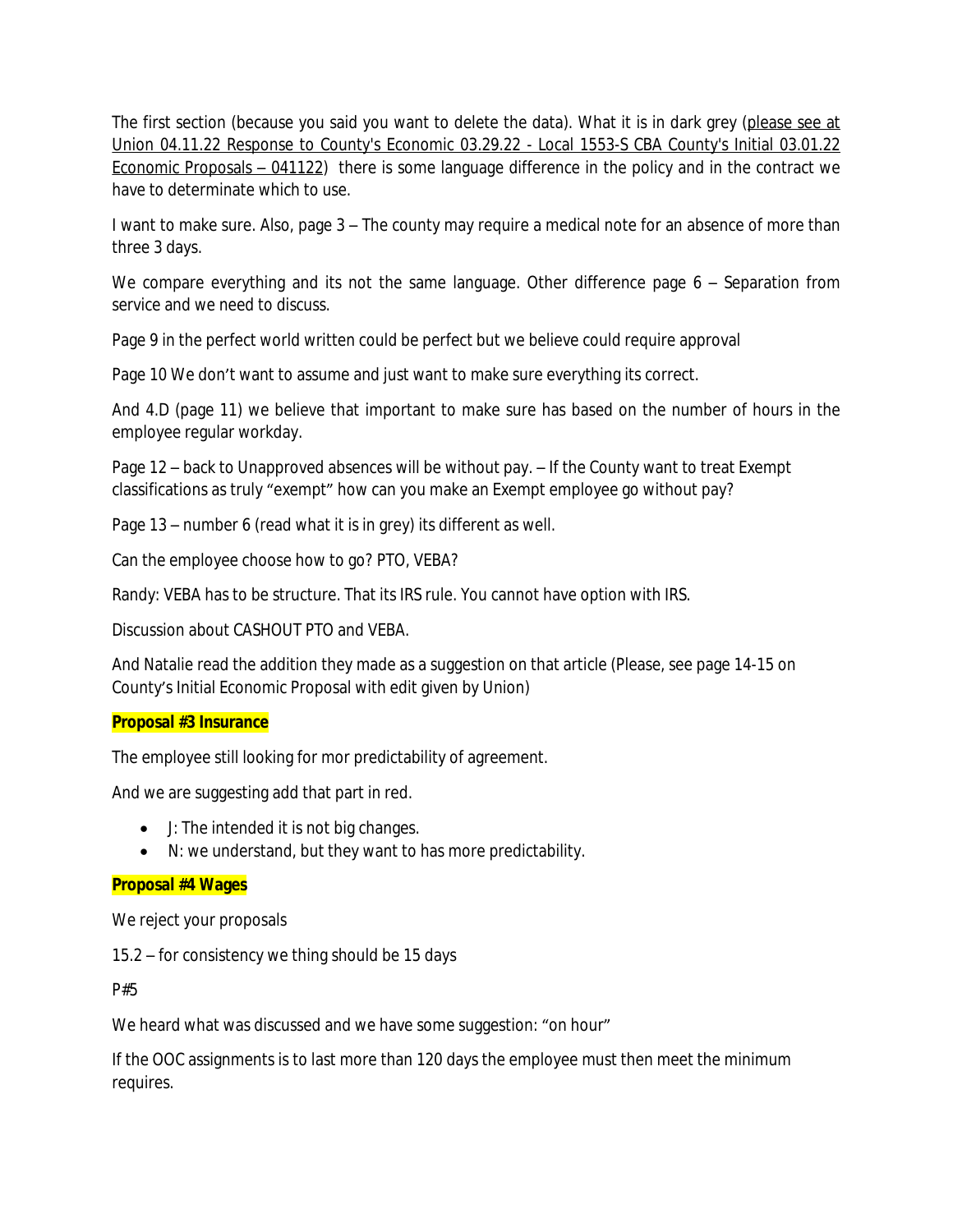15.5 We believe the county is being premature to propose deleting all of this language until we see the proposal.

# **Proposal #6 Out of Class Pay & Pay Period**

15.7 We are rejecting because this is talking about regularly scheduled shift.

15.7.2 – we have added some new information. If County agrees we can TA.

#### **Proposal #7 Overtime**

Union reject.

# **Proposal #8 Compensatory Time**

Union proposes an additional edit to 15.9.1 B

- JG: if we are not approving overtime, and an employee is working it, we told you that cannot work overtime without approval, so we write them up, and they said that they had approval, if verbal cannot show that.
- N: we would not want to back a bad player either, if you would like to counter back then please do.

Discussion about comp time.

#### **Proposal #9 Step Increase Process**

Step increase we think should be add the language in red to clarify and be consistent.

# **Open proposals**

**We would like to add that in our proposals**

#### **2. Wages**

We keep with 3% increase. We skip the 13 steps. For January 22 we change to 6% and add 2 steps (4% increase) in case with 10 or more years of County service.

January 2023 – 5 % increase

2024 – 5% increase and also for 20 years additional step (4%)

Additional conversation was had about the actual percentage increase between steps (5.6%)

# **3. RIP (new)**

The employees still feel strongly about this but instead of 3600, we revised it to \$3000 for 2022, 2023 and 2024.

And add The County could use ARPA funding for this retention incentive pay.

Randy: This is not correct; we cannot use this for all employee.

# **4. Education/Succession Incentive Pay**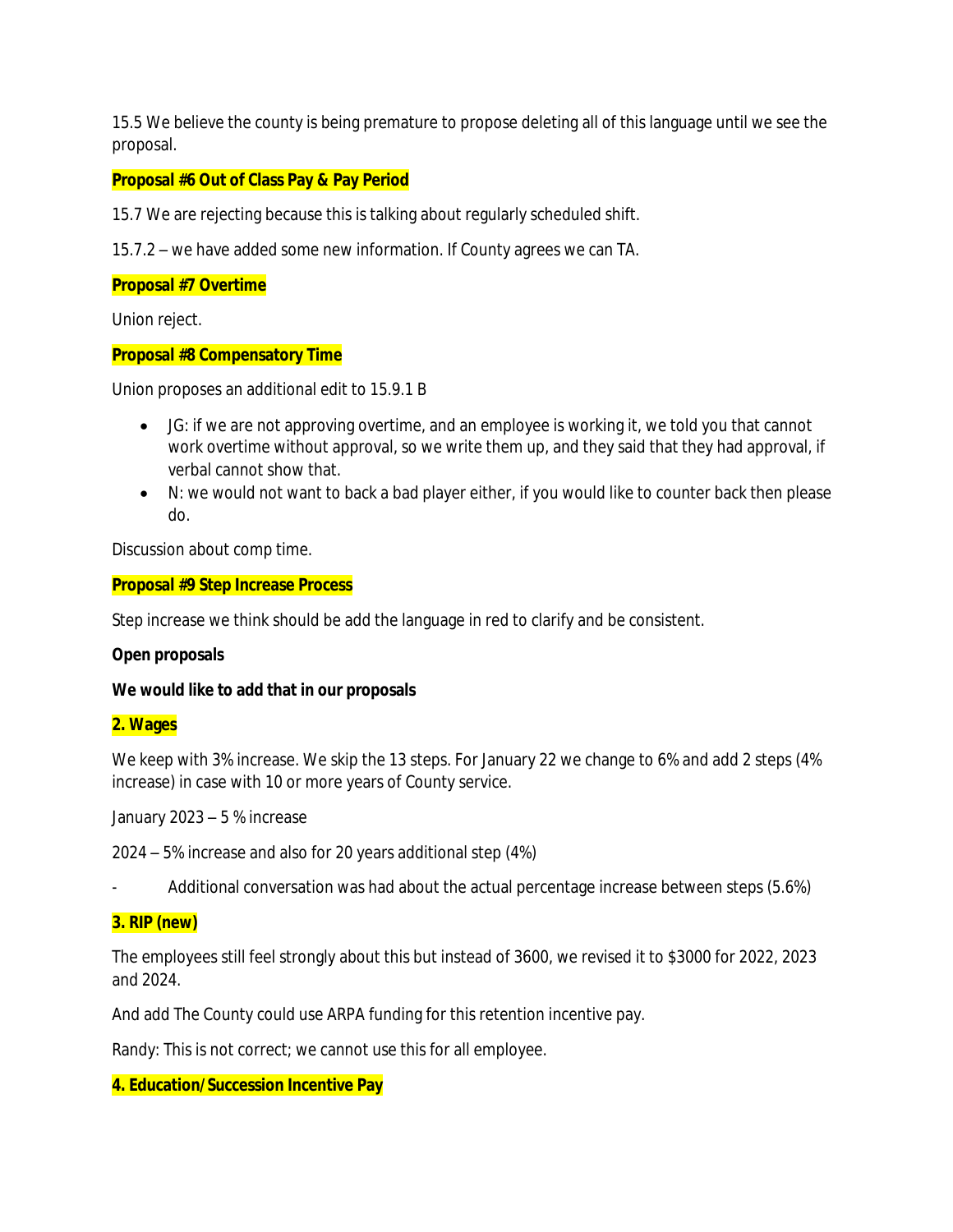This educational/succession incentive pay is only payable to employees who hold a degree above what is required for their current position at the County.

- JG: what is the breakdown of the bargaining unit?
- Natalie: we have not done an analysis yet, you said if it is required for my job do not get paid for it, if I have above education then can get it.

# **8. PTO**

Still want to add an additional accrual band for those employees with 30 years or more, but the additional accrual band for 35+ years is withdrawn.

We are proposing modification at 9.1.c

COVID paid leave – we are withdrawing that.

#### **9. Bereavement**

We still want add parent

#### **10. Medical Benefits**

add the GAP language to the contract.

#### **12. Discipline and Discharge**

We are suggesting that adds in red.

Page 35 to be consistency

# **14. Wage**

Modified proposal, but still want the study implemented as on the spread sheet that we gave last meeting.

# **15. Lag Pay**

No modification

# **16. HRA/VEBA**

We withdraw that proposal

# **17. Deferred Compensation Match –**

instead, be 200 per month, 75 dollar for per pay period.

- N: that is all for now.
- J: Thank you. We are going to discuss and let you know when we are ready to come back.

# **Caucus 12:44**

#### **Reconvene 3:00**

Start with County given the proposals Economic and Non-Economic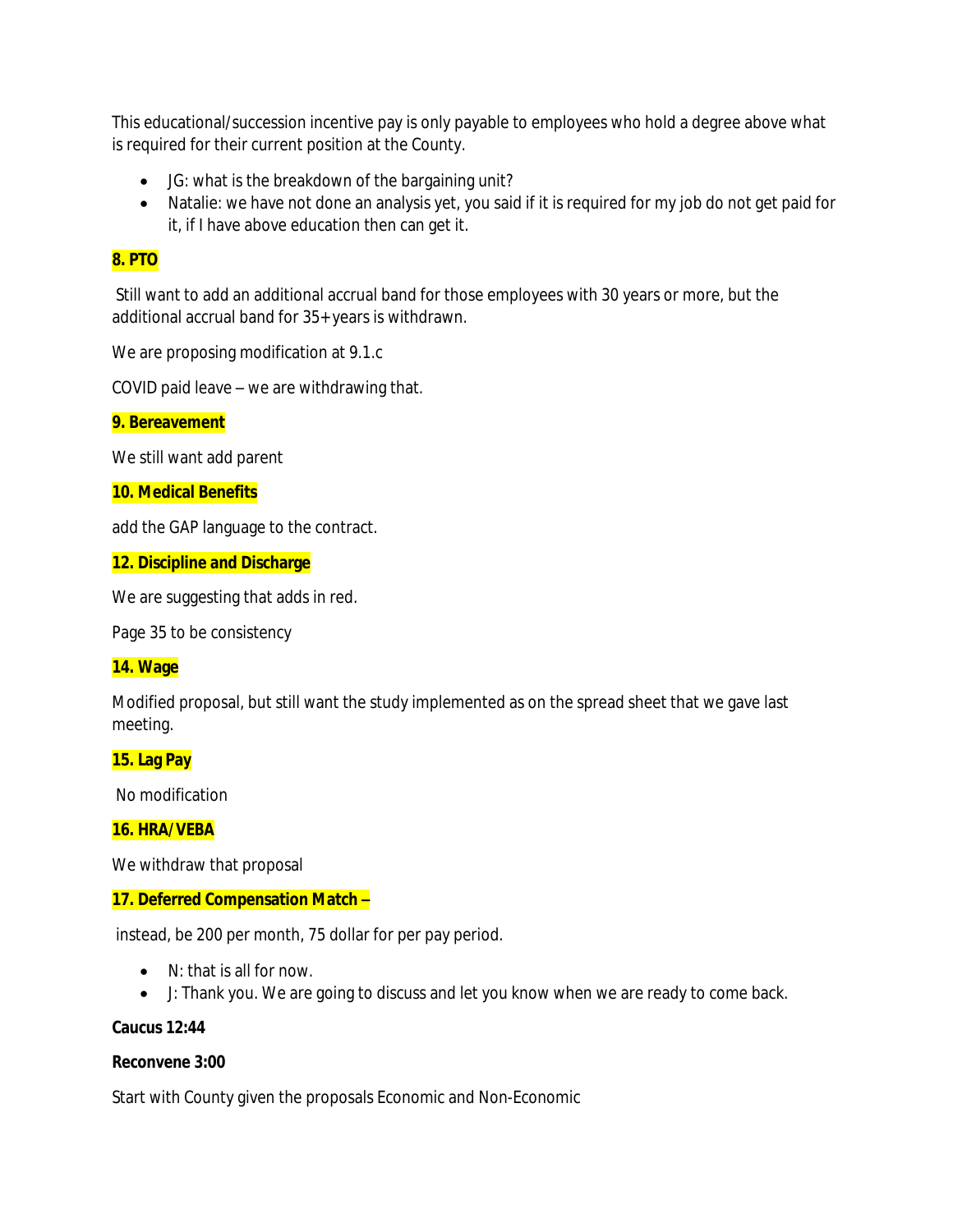Josh started:

The page 3 came with your suggestion and we are going to do that changes.

I want to make sure with you about the address…do we have to send twice?

- N: No, it's just because one will to the office and other says Spokane office.
- J: Let just make clear that is goes to you. And strike out the second 5.7.
- N: Just to make sure page 2 still strike and you are ok with our language on page 3 and 5.7?
- J: Yes. 5.3 not quite in agreement with your proposed changes. We do not believe that the union new hire is at the same time as the county new hire orientation. You say all other companies do it this way, from my experience this is not how things were ever done.

Page 4 we are not yet ok with your proposals.

- M: What you would suggest?
- J: We be willing to agree we just don't agree that should be union and County
- N: Why you guys are making so difficult?
- J: We do not believe should be the new hire orientation and union section.

(Discussion about the new hire orientations (give to the Union time to talk with them)).

I believe the rest of the article it is ready to go.

- Randy: strike 5.5
- J: Yeah, thank you.

# **#4 PTO**

We are saying we are going to withdraw that language on that section. The intent of our proposal it has not changed, but combining the changes in one proposal.

So believe we are at a TA on the rest of the proposal.

# **#6 Hours of work**

You will see that we have incorporate the change 12.1.3.4.

12.4 We are trying to avoid the abuse of the sick time. We are trying to protect the system. Does make sense?

- $\bullet$  N: No
- $\bullet$  J: People who specifically call out sick early in the week to then work later in the week to get paid OT, how do we wordsmith this to prevent the abuse. We are willing to modify the plan if we can work on the language to prevent this.

Example – use comp time on Monday and then come back in later in the week and get paid OT.

Discussion about abuse about PTO.

# **#7 Leaves of absence**

We are dropping 13.3.3 . So we believe we will have a TA on the rest of the proposal.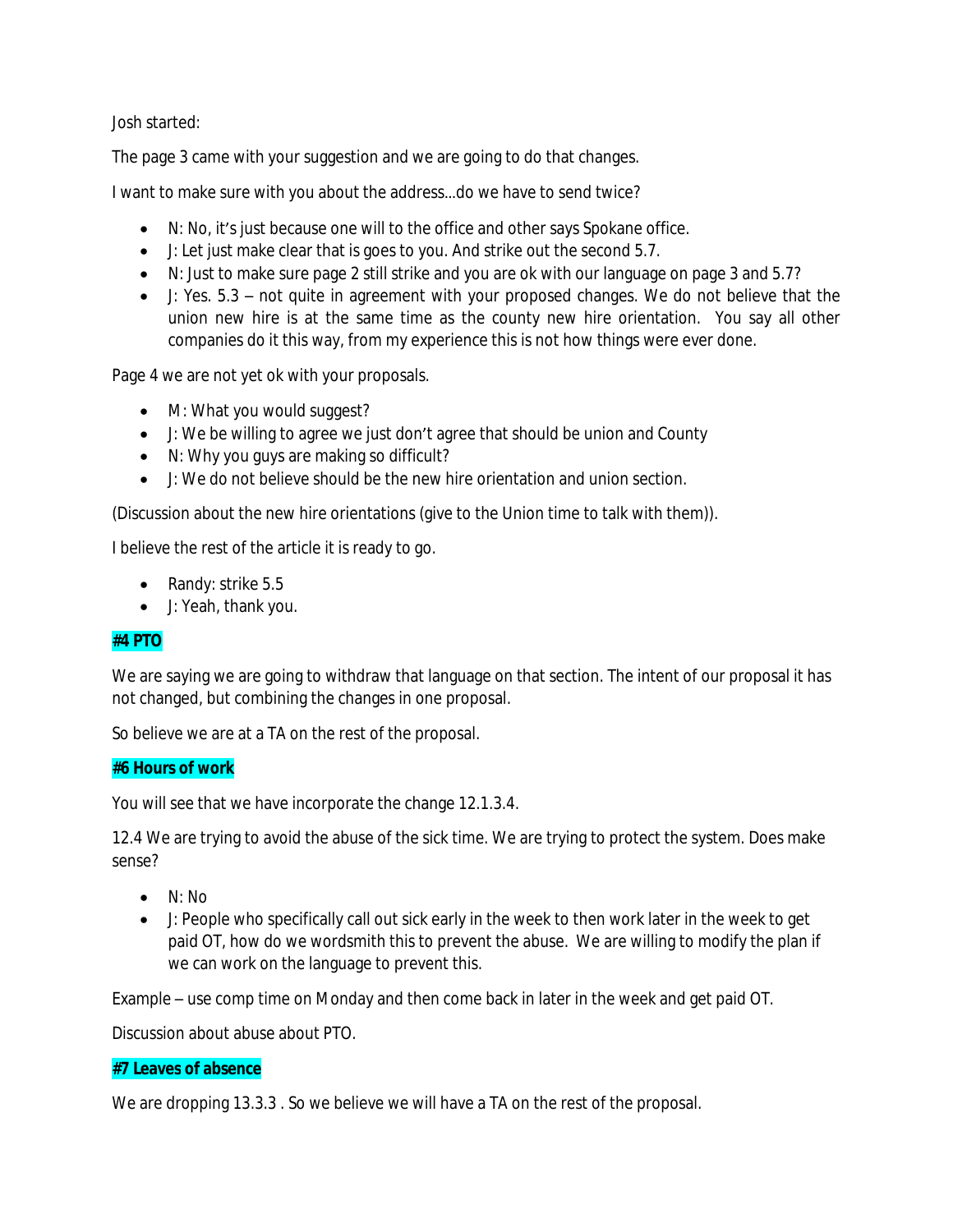# **#8 Classification/Reclassification**

14.1.1 no changes and we still maintain.

14.2 You will see we made some change

But we add (and read page 15 the bold text)

You still want to negotiate and we say no, adding new language on page 15 to be able to do a review on three positions annually.

- N: a couple of questions, how did you arrive at 3 positions?
- JG :there are not that many positions. We do not even believe that this many will even be reviewed, mostly after the classification implementation.

14.3 – willing to TA to info

14.4 – we agree with because it is moving to an hourly wage.

14.5 – Wage will be list in other are of the contract and we are suggesting to strike all of it.

14.6 – No changes there

And you have to provide in your proposal – and we are looking into. So, no response for today yet.

N: I am sorry if I missed to hourly. Thank you for the explanation.

14.6, 14.7 and 14.8 You have language in you proposal for movement, promo, demotion, lateral language and going to back

There's is no changes on 14.10, 11 and 12

#### **#11 Grievance Procedure**

The union and employees otherwise except all of your changes.

- N: on the surface I'm ok, but why add the union.
- JG: Just want to hold the employee and the union to the same standards.

**#12**- TA - in agreement of these cleanup items. Was signed already.

#### **#13 General Conditions**

Work rule – once again not change there

Mileage: the expression it the assessor office we will have the answer

21.9 we withdrawn with that.

- N: If you do hear from assessors, I do not how fast this will happen.
- J: Tom is looking for the language and going to back to me on that.

# **#14 Lockouts and Strikes**

We are dropping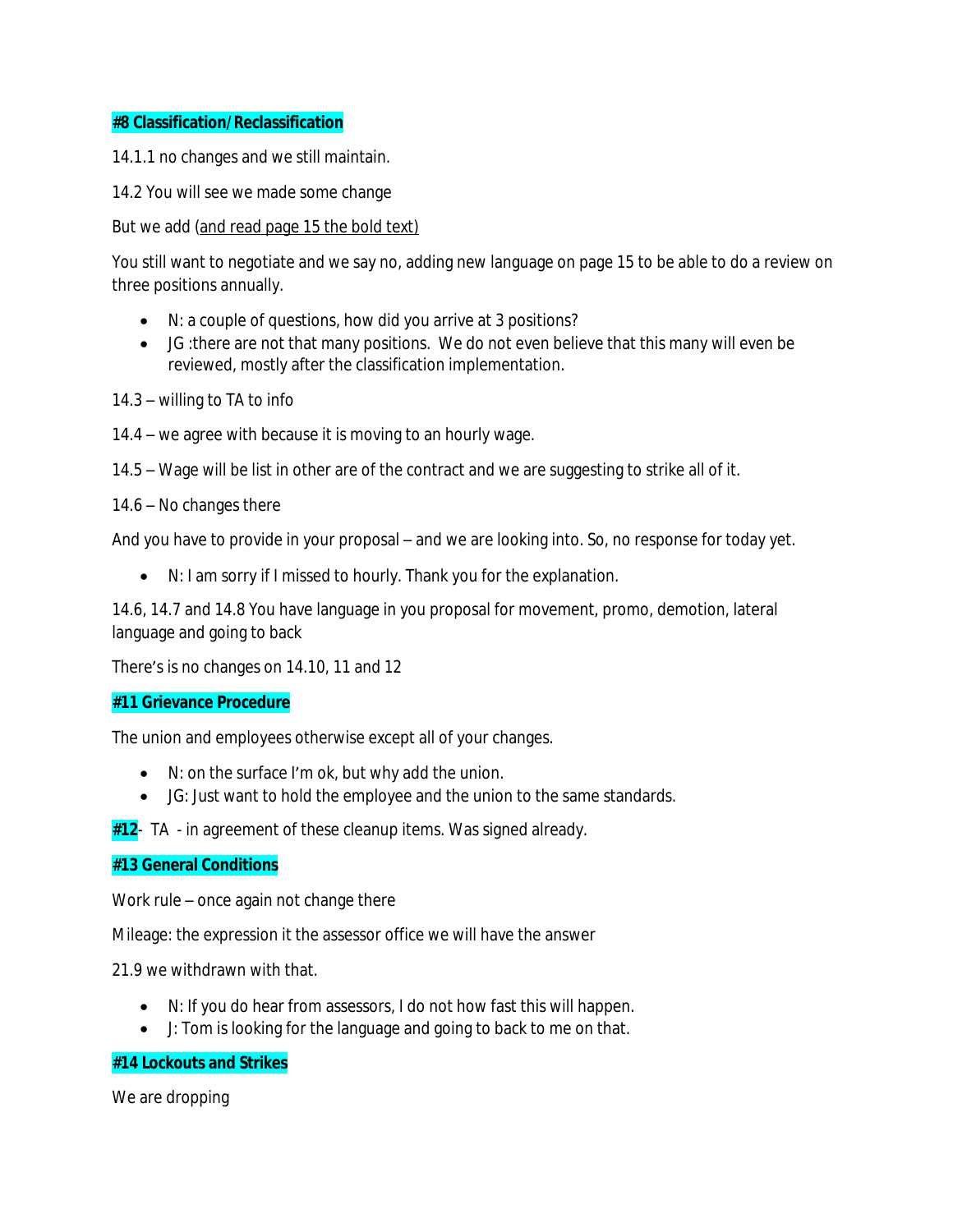# **#20 Appendix Normal (Lag) pay system**

No changes. Still work on it.

**Economic proposal**

TA on **proposal #1**

# **#2 PTO**

There is something that you think is different.

- J: We have maintained our proposal because we don't know if you actually gave an official response to it earlier because of the questions/clarifications your group had.
- N: Half our group like the PTO. Others like the other. Since we can not take both.
- J: we are going to wait for your responses
- N: Could you explain about how an employee is determined to be exempt and nonexempt.
- J: In most case FSLA define who it allowed to meet the FLSA, and use 3 criteria's. And WA State has their own laws and quite the same criteria. Exempt employee it's not hourly and meet some criteria. That is why exempt and nonexempt. And why County do not use yet, we do not know. If the minimum wage. Exempt has more flexibility, if we do not make got lost. Doesn't matter if I work 70h in here I do not receive overtime. We have to treat exempt as exempt and nonexempt.
- N: When was the last time for instance we made the was exempt should be nonexempt and vice versa.
- J: We just did a wage analysis at the beginning of this year

# **#3 Medical Insurance**

Because we don't know if we are going to make any changes if we TA on that will be lock us on that.

# **#4 Wages**

15.1 Compensation we have made some movement.

We increase to 2%

This will be sad. Retro is not on the table. We can reach a deal and increase to the employee.

- N: I am going to say. It will be hard.
- J: I can say, nobody has received retro a payment, include some interest arbitration groups. 492 not was in table for 2 years. No one in that group is getting retro wages.
- N: Do you have an idea of how many positions have not being filled in the last few years based on salary's not being high enough. There is a savings if positions are not filled. The retention/recruitment problems are based on low wages. I hope you hear what we are hearing, that you care more about new hires than the current hires
- JG: We are still negotiation, this I not our last best or final. I think we are making movement to a final
- $\bullet$  N: one thing to clarify, to your proposal for putting them on the new wage scale, we think it is a wage adjustment. That is why we did our proposal.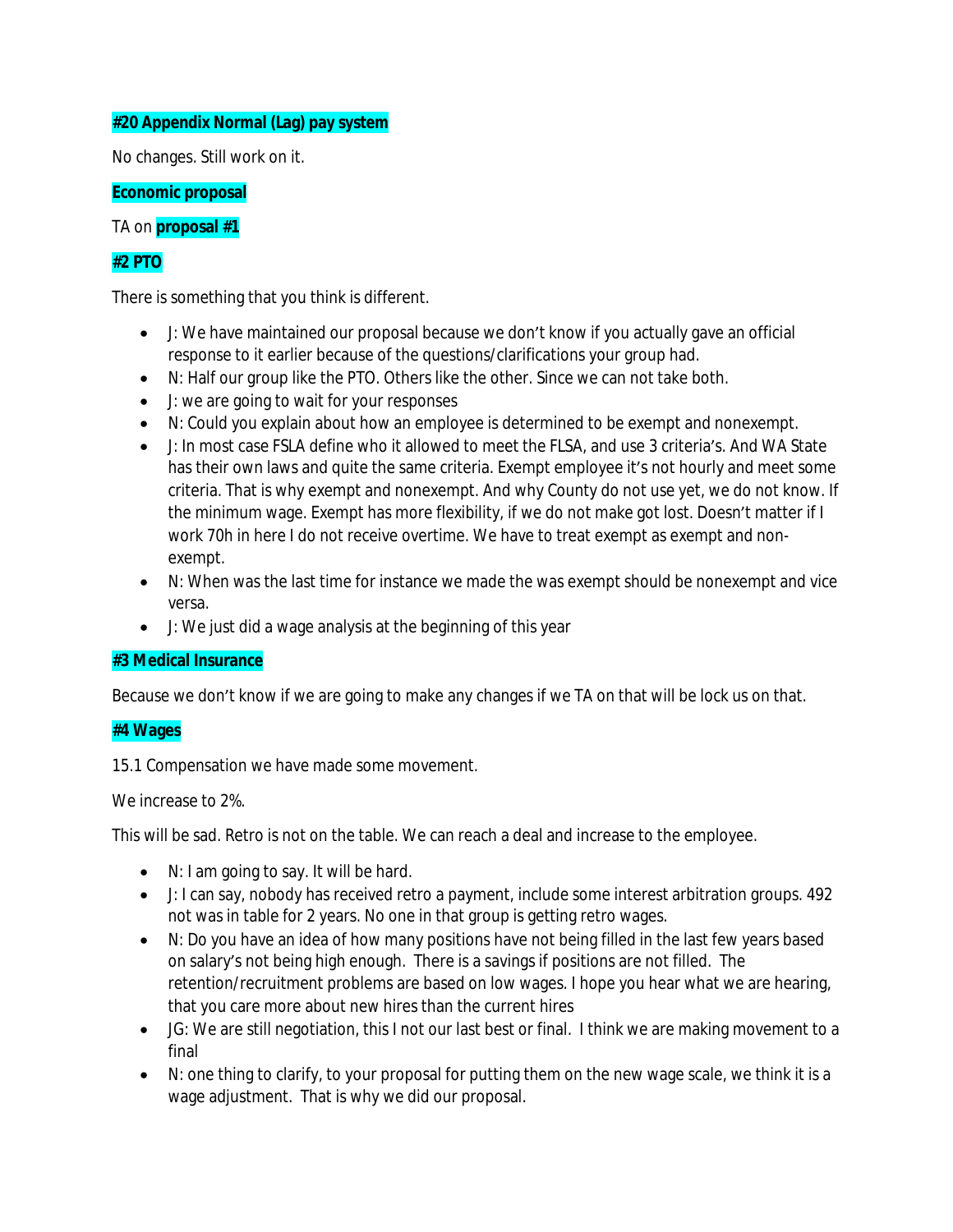- JG: Every employee who has been moved to the classification study has moved to the next step.
- N: you are not following the language on a wage adjustment. One other classification current step date? Or a new step date?
- JG : current step date,

Discussion about classification, wages, steps, application of the language of the contract.

#### **#5 Out of Class Pay & Pay period**

County is withdrawing its proposed changes to the Out of Class pay process, but maintaining it's proposed strike through on the definition of pay period.

#### **#6 Reporting time & call back pay**

The County is withdrawing this proposal entirely

# **#7 Over time**

15.8 no change there. Now in our side we unfortunately cannot negotiate on that decision

- N: there are pockets of places when looking at comp/OT groups. Is there a way that some of these pockets of areas can have some other way to earn when they are really busy? A cut to them yet a little trade off.
- JG: we will take a look at this

# **#8 Com Time**

you wanted to cross off written, we tried to come up with additionally language for your concerns, we believe the addition language is enough to cover the situations.

#### **# Step Increase Process**

15.11 – we need to explore this more before providing and answer.

#### **For your proposals:**

# **#2 Wages**

In here we are not agreeing. We appreciate the movement; we are still not in agreement with your rates. The additional pay for those employees with 10 years or more becomes a big mess with some positions. Your group already has longevity, so we are not in agreement for the additional steps.

# **# 3 RIP –**

I know you are saying that other groups asked some similar and the answer is no.

- N: Why is the Board still saying no?
- J: I cannot speak on the behalf of them on why they have made this decision.

# **#4 – Education**

Education -can you do a pull of you members to determine what the numbers are

Working on seniority.